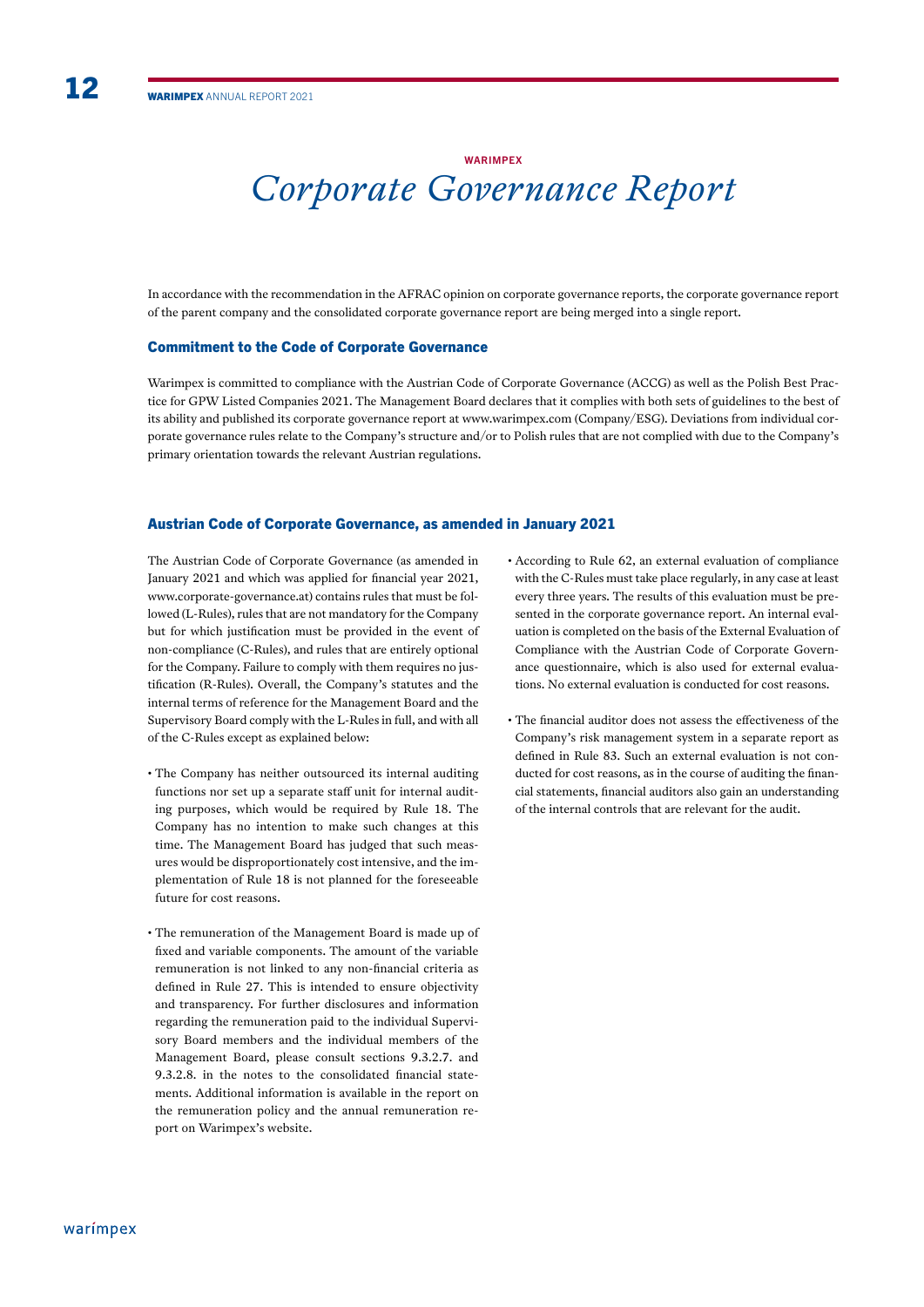# Poland – Best Practice for GPW Listed Companies 2021

The Company has decided to comply with these Polish rules, with the following exceptions. The majority of the exceptions relate to Austrian law, to which the Company is subject.

- Rules 1.4.1-1.5: The Company voluntarily prepares a detailed consolidated non-fnancial report (sustainability report). This report includes a sustainability strategy. An equal pay index for employees is not published due to the signifcant diferences in the employees' areas of responsibility and places of employment. The Company's sponsorship activities are not reported separately for each charity organisation due to the very low extent to which the Company engages in such activities.
- Rules 2.1-2.2: The Company does not have a binding diversity concept. Further information can be found in this report under the heading "Diversity concept – measures for promoting women".
- Rule 2.11.: Austrian law does not require an assessment by the Supervisory Board of the internal control, risk management, and compliance systems and other such systems. Austrian law requires that a Supervisory Board report be submitted to the annual general meeting; the contents of this report do not fully satisfy the Polish regulations.
- Rules 3.1 and 3.4-3.8: The Company has neither outsourced its internal auditing functions nor set up a separate staff unit for internal auditing purposes. The Company has no intention to make such changes at this time. The Management Board has judged that such measures would be disproportionately cost intensive, and the implementation of this is not planned for the foreseeable future for cost reasons.
- Rules 4.1, 4.3, and 4.5.: Webcasts of the Company's Annual General Meeting are not offered due to the high costs involved. The Company allows votes to be cast by authorised proxy, and this option is exercised by numerous Polish institutional investors. Annual General Meetings are conducted according to Austrian law.
- Rule 6.4: The Company's remuneration policy, which was prepared in accordance with Austrian stock corporation regulations and put to a vote by the Annual General Meeting, provides for meeting attendance fees for each meeting of the Supervisory Board or a committee. Annual fxed remuneration can also be established by way of a resolution of the Annual General Meeting.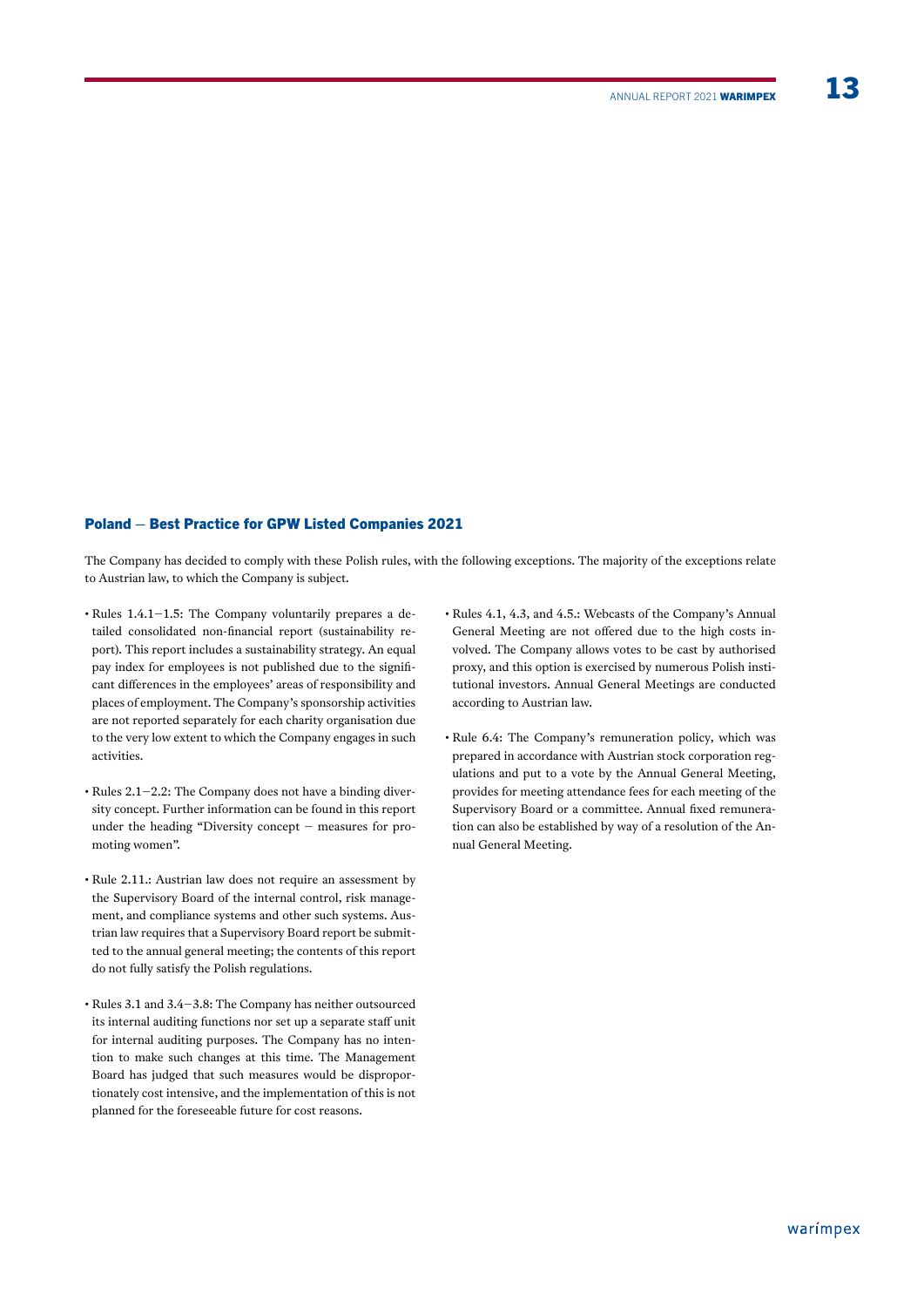## SUMMARY OF THE BOARDS AND OFFICERS AND THE CORRESPONDING REMUNERATION

# *Management Board*

Daniel Folian Deputy Chairman

Year of birth: 1980 First appointed: 1 January 2018 Appointed until 31 December 2022 Responsibilities: fnances and accounting, investor relations, and fnancial management

# Franz Jurkowitsch

Chairman of the Management Board

Year of birth: 1948 First appointed: 2 September 1986 Appointed until 31 December 2022 Responsibilities: strategy and corporate communications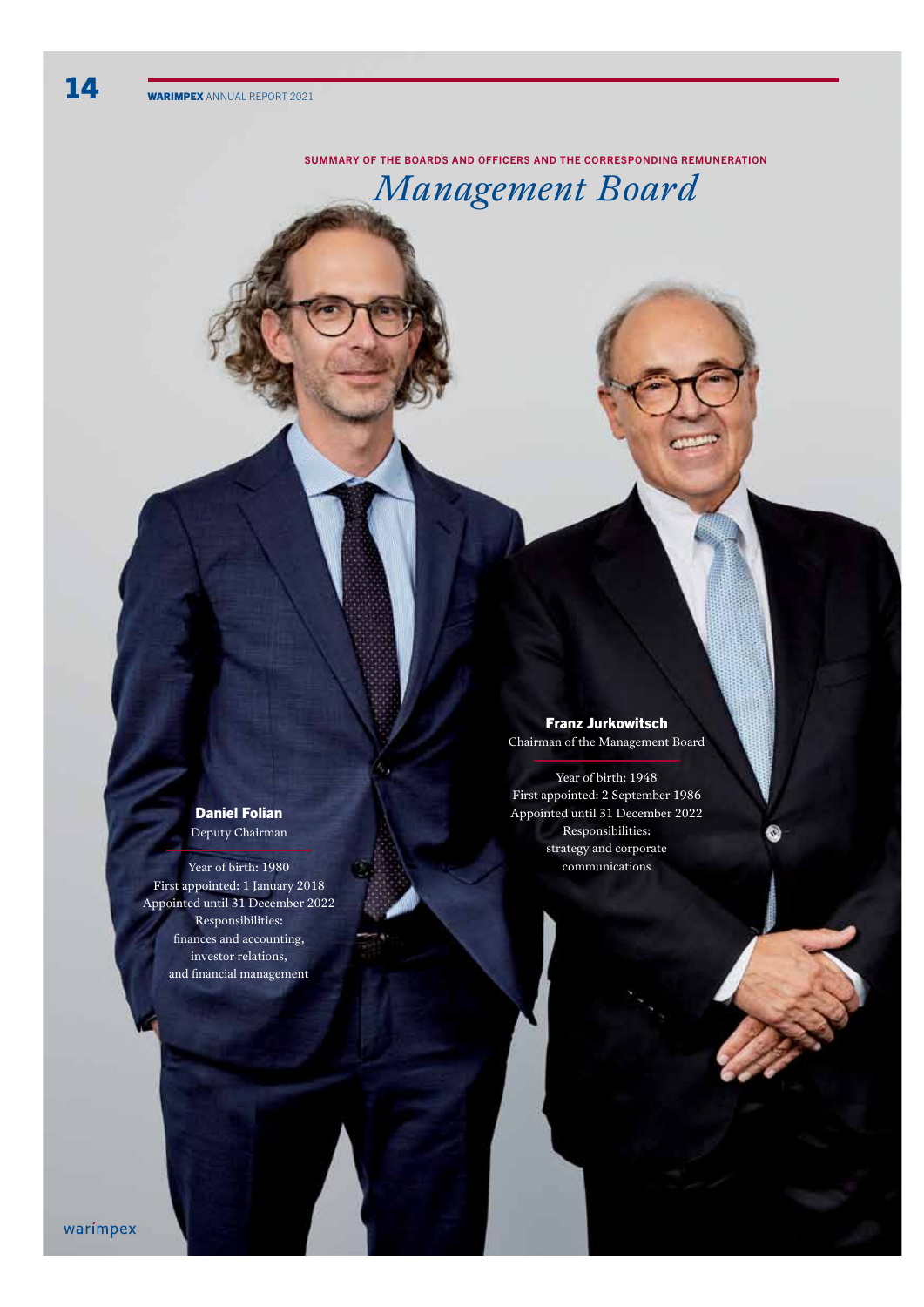Florian Petrowsky Member of the Management Board

G

Year of birth: 1967 First appointed: 1 May 2014 Appointed until 30 April 2024 Responsibilities: transaction management, organisation, human resources, and legal issues

Alexander Jurkowitsch

Member of the Management Board

Year of birth: 1973 First appointed: 31 July 2006 Appointed until 31 March 2024 Responsibilities: planning, construction, IT, and information management

Ō

warímpex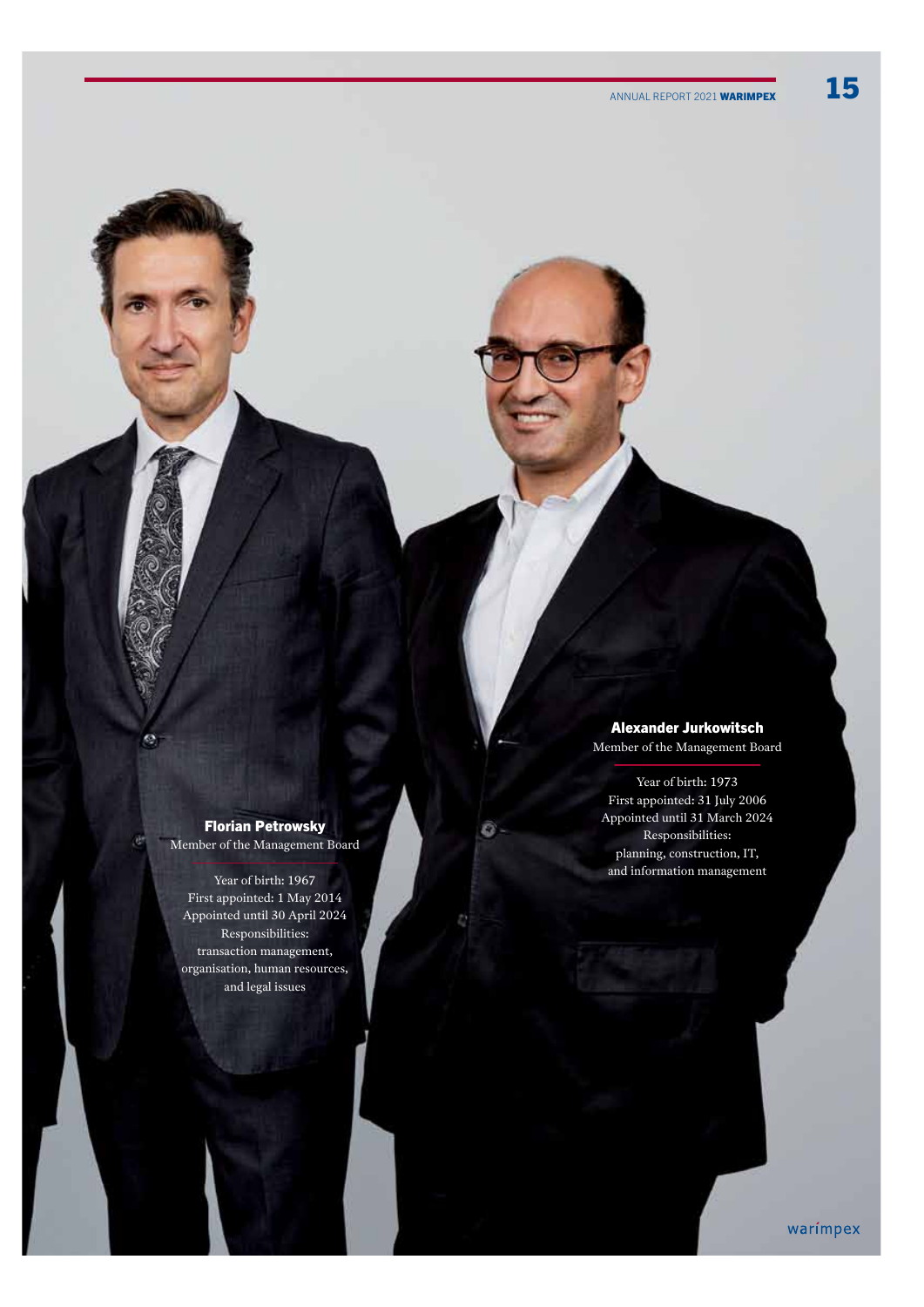# *Supervisory Board*



Hubert Staszewski Member of the Supervisory Board

Year of birth: 1972 First appointed: 8 June 2016 Current period of office ends in 2022 (37th AGM)

Thomas Aistleitner Deputy Chairman of the Supervisory Board Chairman of the Audit Committee Member of the Project Committee Member of the Personnel Committee

Year of birth: 1953 First appointed: 11 June 2012 Current period of office ends in  $2021(36<sup>th</sup> AGM)$ 

# Gina Goëss Member of the Supervisory Board

Year of birth: 1956 First appointed: 14 September 2021 Current period of office ends in 2025 (40<sup>th</sup> AGM)

## Günter Korp

Chairman of the Supervisory Board Deputy Chairman of the Audit Committee/fnancial expert Chairman of the Personnel Committee Deputy Chairman of the Project Committee

Year of birth: 1945 First appointed: 16 October 2009 Current period of office ends in  $2021(36<sup>th</sup> AGM)$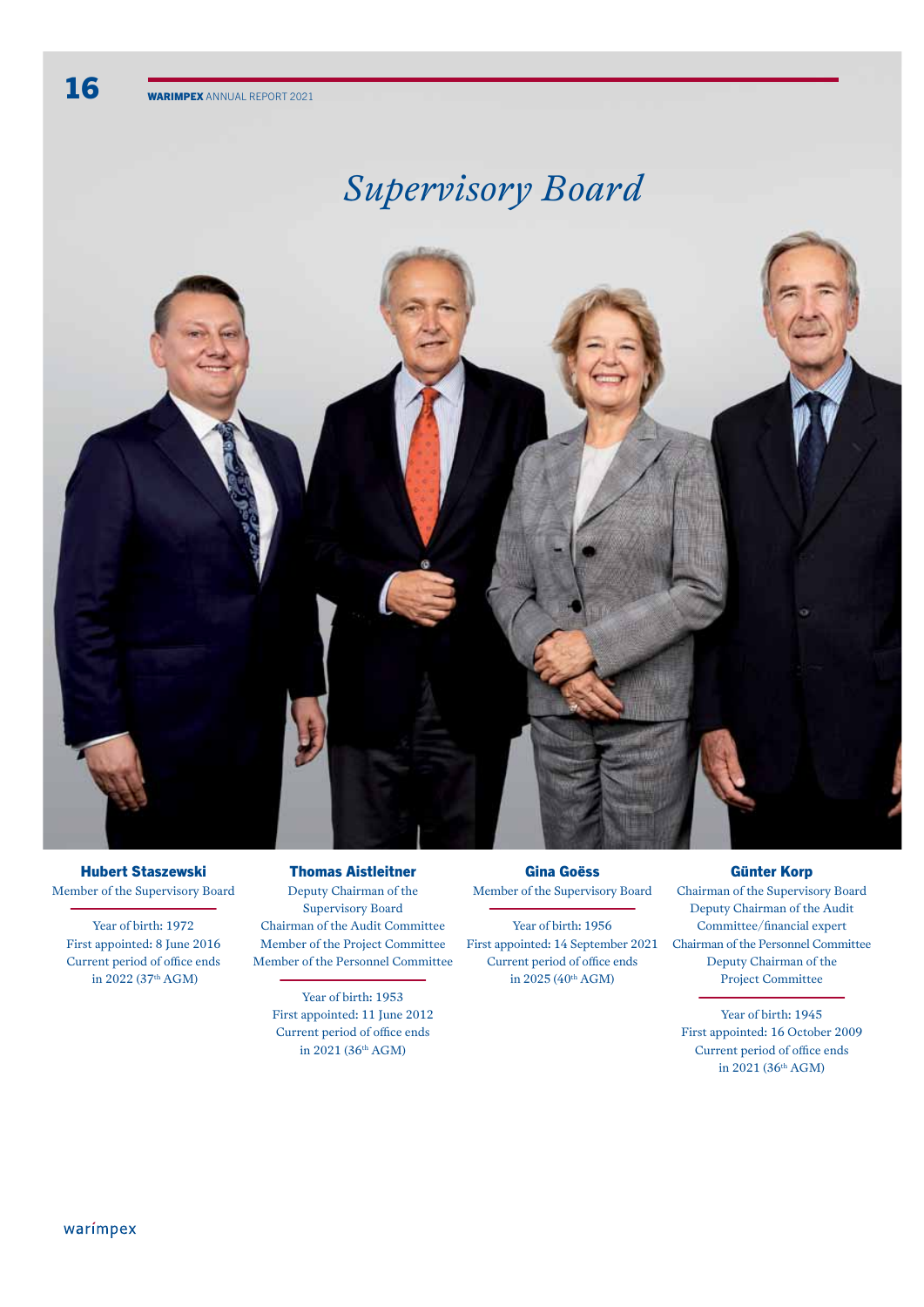

# Harald Wengust

Member of the Supervisory Board Chairman of the Project Committee Member of the Audit Committee Deputy Chairman of the Personnel Committee

Year of birth: 1969 First appointed: 16 October 2009 Current period of office ends in 2021 (36th AGM)

All members of the Supervisory Board are independent as defned by C-Rule 53 of the Austrian Code of Corporate Governance. The guidelines for independence are based on the guidelines published in Annex 1 to the Code.

- **1** The Supervisory Board member has not served as a member of the management board or as a management-level staf member of either the Company or a subsidiary, associate, or affiliate of the Company (referred to as "Group companies" in the following) in the past fve years.
- **2** The Supervisory Board member does not maintain and has not maintained in the past year any business relations with the Company or one of its Group companies to an extent of signifcance for the member of the Supervisory Board. This also applies to relationships between the Company and companies in which the Supervisory Board member has a considerable economic interest. The exercise of functions within the Group or the mere exercise by a Supervisory Board member of duties as a member of the management board or as a managing director do not generally result in the relevant company being considered a company in which the Supervisory Board member has a considerable economic interest. The approval of individual transactions by the Supervisory Board pursuant to L-Rule 48 of the ACCG does not automatically mean the person is qualifed as not independent.
- **3** The Supervisory Board member has not acted as auditor of the Company or owned a share in the auditing company or worked there as an employee in the past three years.
- **4** The Supervisory Board member is not a member of the management board of another company in which a member of the Management Board of Warimpex Finanz- und Beteiligungs AG is a supervisory board member.
- **5** The Supervisory Board member is not a close relative (direct ofspring, spouse, life partner, parent, uncle, aunt, sibling, niece, nephew) of a member of the Company's Management Board or of persons who hold one of the positions described in items  $(1)$  to  $(4)$ .

A directors and officers liability insurance policy has been taken out.